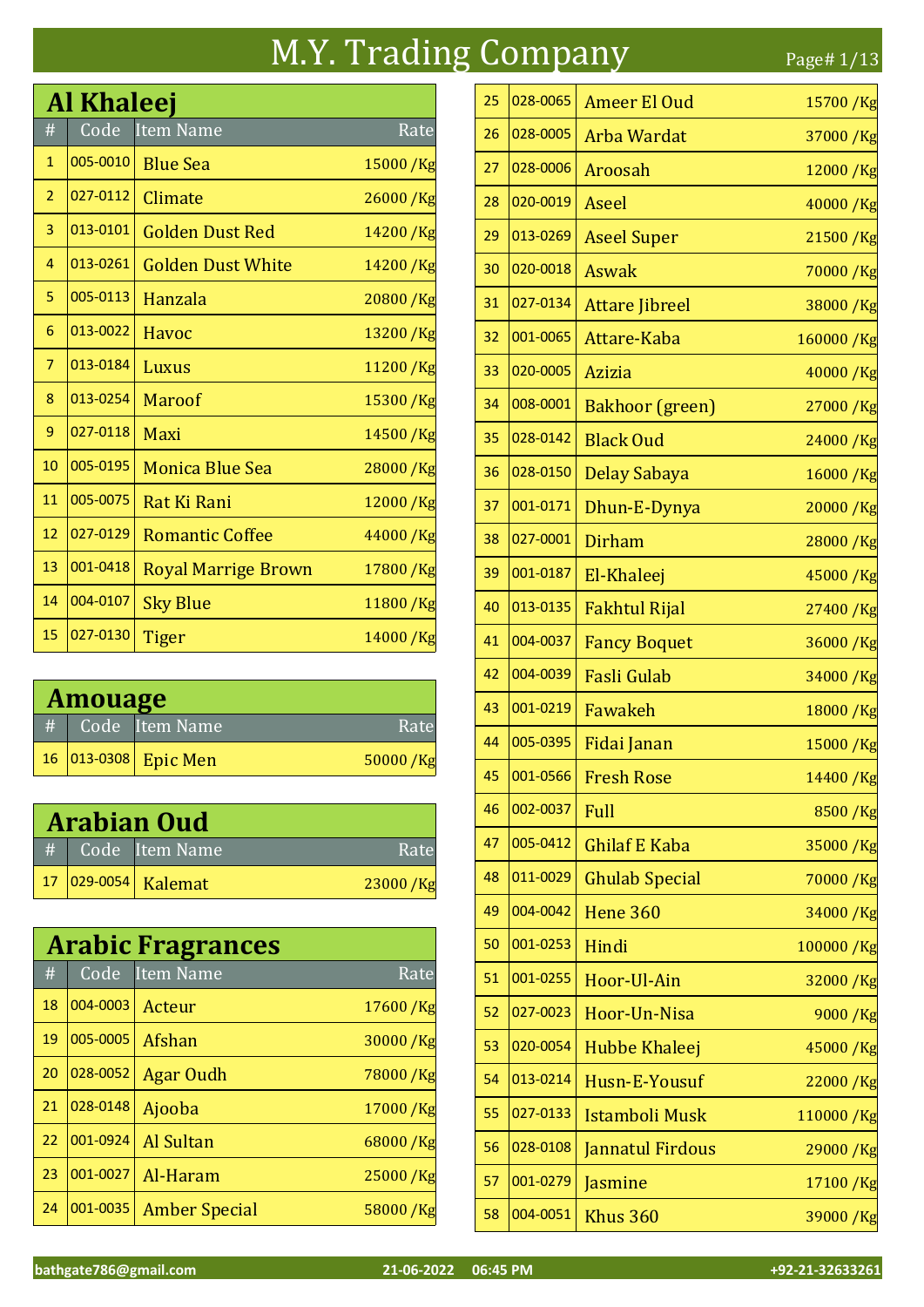#### M.Y. Trading Company Page# 2/13

 025-0010 Kulsoom RED 22000 /Kg 013-0175 Kulsoom yellow 13900 /Kg 028-0008 Madina Al Hermain 25600 /Kg 62 028-0091 Magnet 17000 /Kg 001-0768 Maqame Ibrahim 23000 /Kg 64 005-0289 Marjan 15500 /Kg  $\vert$ 005-0389 Maroof special 40000 /Kg 66 004-0169 Mazuma 18000 /Kg 029-0059 Miskul Hind Deluxe 22000 /Kg 013-0349 Morina 14000 /Kg 69 | 011-0028 | Motia Special 60000 /Kg 70 004-0105 Mukhallat 30000 /Kg 027-0111 Mukhallat Badar 50000 /Kg 72 027-0115 Mukhallat Oudh 85000 /Kg 027-0128 Mukhallat Oudh Rassasi 27200 /Kg 001-0914 Musk E Fakhir 32000 /Kg 020-0016 Musk E Fatima 55000 /Kg 76 | 027-0132 | Musk Kl 25000 / Kg 028-0092 Musk Tahara 17000 /Kg 78 027-0043 Musk Ul Rehan 70000 /Kg 79 001-0353 Musk-El-Hind 65000 Kg 013-0323 Oudh El Shams Brown 28000 /Kg 81 013-0325 Oudh El Shams White 28000 / Kg 82  $|013-0053|$  Oudh Misali 50000 /Kg 83 001-0372 Oudh Special 130000 /Kg 84 | 013-0306 | Prime Flower 9400 / Kg 85 028-0012 Rakaan 35000 /Kg 86 028-0079 Ramz 17000 /Kg 87 028-0149 Rasheeqa New 20000 /Kg 88 013-0154 Rehan 13000 /Kg 89 013-0260 Rubab 110000 /Kg 90 005-0198 Ruh khus 430000 /Kg 91 001-0421 Ryaz-Ul-Jannat 35000 /Kg 92 028-0014 Sabaya 13000 /Kg

| 93   | 013-0002 | Sadaf                         | 18800 / Kg  |
|------|----------|-------------------------------|-------------|
| 94   | 002-0097 | <b>Sandal Rose</b>            | 18000/Kg    |
| 95   | 001-0438 | Shadha                        | 18000 / Kg  |
| 96   | 027-0117 | Shahi Oudh                    | 38000 /Kg   |
| 97   | 028-0044 | shaikh al shoukh              | 15000 / Kg  |
| 98   | 005-0366 | Shamama natrul                | 1100000 /Kg |
| 99   | 027-0109 | Shamama Tul Amber delux       | 70000/Kg    |
| 100  | 020-0011 | <b>Shamsa</b>                 | 50000/Kg    |
| 101  | 028-0016 | Sheikal                       | 13700 /Kg   |
| 102  | 028-0017 | <b>Silk Musk</b>              | 43000 /Kg   |
| 103  | 001-0862 | <b>Silk Special</b>           | 200000/Kg   |
| 104  | 013-0205 | Silver                        | 19300/Kg    |
| 105  | 001-0568 | <b>Silver Oudh</b>            | 20000/Kg    |
| 106  | 001-0446 | Suffah                        | 25000/Kg    |
| 107  | 001-0448 | Sultan                        | 33000 /Kg   |
| 108  | 001-0752 | Tayyaba                       | 14500/Kg    |
| 109  | 004-0086 | <b>Tea Rose Eng</b>           | 12500/Kg    |
| 110  | 027-0020 | <b>Ward Istamboli</b>         | 12000 /Kg   |
| 111  | 027-0120 | White Oudh B                  | 22000/Kg    |
| 112  | 013-0192 | <b>White Musk</b>             | 15000 /Kg   |
| 113. | 005-0146 | <b>White Musk / Body Shop</b> | 30000/Kg    |
| 114  | 028-0020 | <b>White Oud</b>              | 20000/Kg    |
| 115  | 028-0019 | Wisal                         | 15000 /Kg   |
| 116  | 028-0048 | <b>Wisal Gold</b>             | 40000/Kg    |
| 117  | 001-0836 | Zam Zam                       | 48000 /Kg   |
| 118  | 029-0060 | <b>Zam Zam Deluxe</b>         | 22000 /Kg   |

| <b>Aramis</b> |              |                            |          |
|---------------|--------------|----------------------------|----------|
| #             |              | Code Item Name             | Rate     |
|               |              | $119 001-0049 $ Aramis 900 | 34000/Kg |
|               | 120 001-0050 | <b>Aramis Aramis</b>       | 29500/Kg |

| <b>Aseem Perfumees</b> |                           |            |  |  |
|------------------------|---------------------------|------------|--|--|
|                        | # Code Item Name          | Rate       |  |  |
|                        | 121 028-0080 Oud Bahraini | 20000 / Kg |  |  |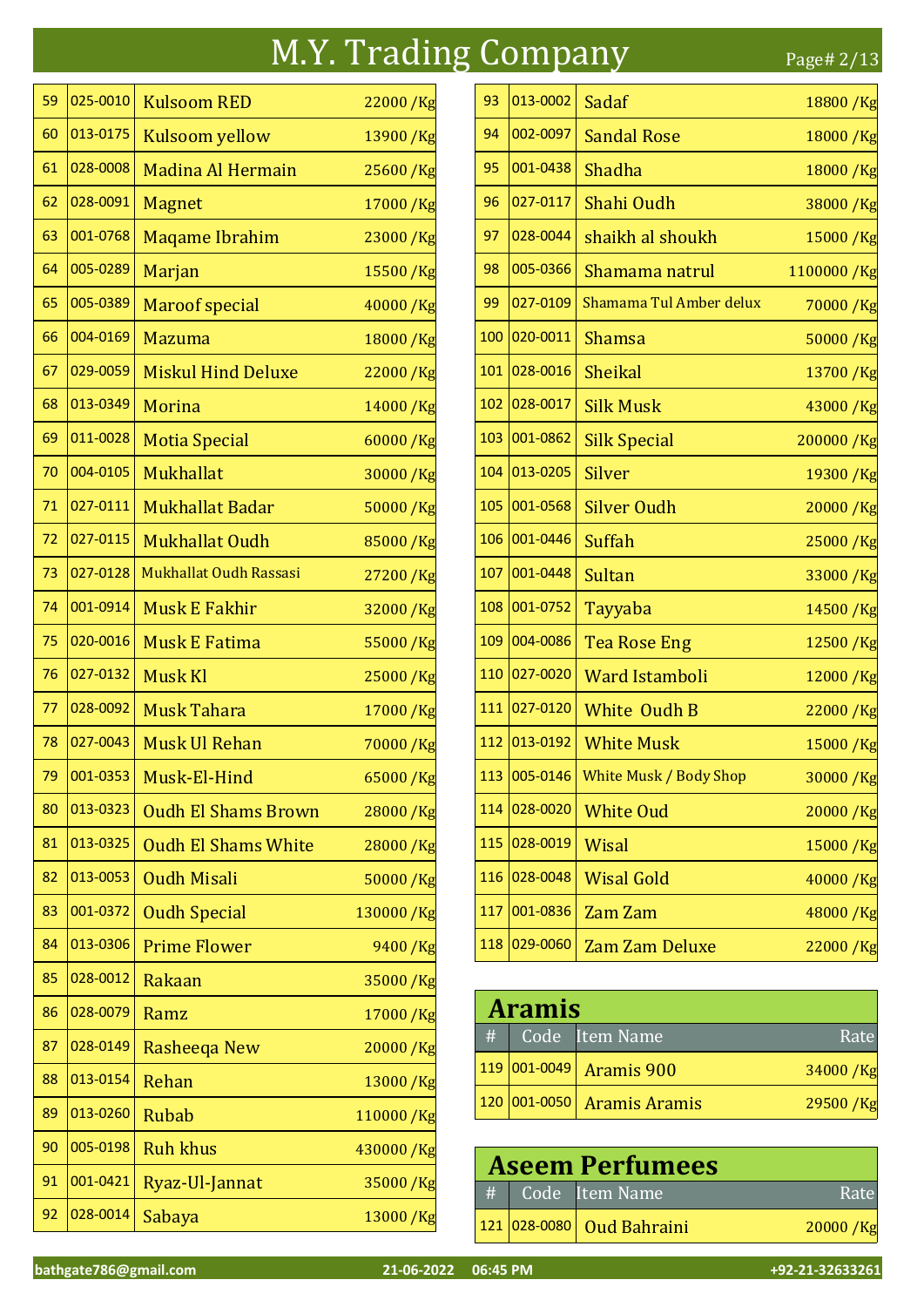### M.Y. Trading Company Page# 3/13

# Code Item Name Rate Azzaro 001-0832 Azzaro Pour Homme 19000 /Kg 123 028-0047 Azzaro Wanted 14900 /Kg 124 004-0179 Chrome/Azzaro 14500 /Kg 125 029-0224 The Most Wanted 15600 /Kg 126 001-0477 Visit For Men 17000 /Kg 127 029-0229 Wanted Girl Night 15600 /Kg

| <b>Boadicea The Victorious</b> |          |                              |          |      |
|--------------------------------|----------|------------------------------|----------|------|
| #                              | Code     | Item Name                    |          | Rate |
| 128                            | 028-0130 | <b>Boadicea Azrak</b>        | 40000/Kg |      |
| 129                            | 028-0131 | <b>Boadicea Blue Saphire</b> | 40000/Kg |      |
| 130                            | 028-0132 | <b>Boadicea Complex</b>      | 40000/Kg |      |
| 131                            | 028-0133 | <b>Boadicea Nemer</b>        | 40000/   |      |

|     | <b>Burberry</b> |                               |            |  |  |
|-----|-----------------|-------------------------------|------------|--|--|
| #   | Code            | <b>Item Name</b>              | Rate       |  |  |
| 132 | 001-0814        | <b>Burberry Body</b>          | 24200/Kg   |  |  |
| 133 | 001-0813        | <b>Burberry Sports</b>        | 21000/Kg   |  |  |
| 134 | 001-0109        | <b>Burberry Touch For Men</b> | 22700/Kg   |  |  |
| 135 | 028-0109        | <b>Mr Burberry</b>            | 13000/Kg   |  |  |
| 136 | 028-0064        | <b>My Buberry Black</b>       | 14800 / Kg |  |  |
| 137 | 028-0054        | <b>My Burberry</b>            | 26000/Kg   |  |  |
| 138 | 013-0005        | <b>Week End Lady</b>          | 10700/Kg   |  |  |

|     | <b>Bylgari</b> |                         |            |  |  |
|-----|----------------|-------------------------|------------|--|--|
| #   | Code           | <b>Item Name</b>        | Rate       |  |  |
| 139 | $ 013 - 0237 $ | Acuga Man               | 13900/Kg   |  |  |
| 140 | 029-0161       | <b>Bly men in Black</b> | 26500/Kg   |  |  |
| 141 | 001-0091       | <b>Blv Women</b>        | 14000 / Kg |  |  |
| 142 | 001-0826       | <b>Bylgari Men</b>      | 27500 /Kg  |  |  |

# Code Item Name Rate Calvin Klein

| 143 | 001-0726 | <b>Acqua Eternity For Men</b> | 22000/Kg   |
|-----|----------|-------------------------------|------------|
| 144 | 001-0720 | <b>Beauty</b>                 | 18000/Kg   |
| 145 | 001-0748 | <b>Ck Free</b>                | 21000 / Kg |
| 146 | 001-0135 | Ck One                        | 18800/Kg   |
| 147 | 001-0198 | <b>Escape Men</b>             | 16000/Kg   |
| 148 | 002-0028 | <b>Escape Women</b>           | 15000/Kg   |
| 149 | 001-0501 | <b>Eternity For Men</b>       | 18000 / Kg |
| 150 | 001-0201 | <b>Eternity Men Special</b>   | 35000 /Kg  |
| 151 | 001-0204 | <b>Eternity Moments</b>       | 20000/Kg   |
| 152 | 001-0210 | <b>Eternity Women</b>         | 23200/Kg   |
| 153 | 001-0745 | <b>Euphoria Men</b>           | 25000 /Kg  |
| 154 | 001-0550 | <b>Euphoria Women</b>         | 16000/Kg   |
| 155 | 028-0071 | <b>Obsessed By Ck</b>         | 15500/Kg   |
| 156 | 001-0358 | <b>Obsession Men</b>          | 19000/Kg   |
| 157 | 001-0360 | <b>Obsession Women</b>        | 17000/Kg   |

|     | <b>Carolina Herrera</b> |                        |             |  |  |
|-----|-------------------------|------------------------|-------------|--|--|
| #   | Code                    | Item Name              | Rate        |  |  |
| 158 | 001-0002                | 212 For Men            | 15100/Kg    |  |  |
| 159 | 001-0006                | 212 Sexy               | 18000/Kg    |  |  |
| 160 | 013-0256                | 212 Sexy Man           | 15500 /Kg   |  |  |
| 161 | 001-0742                | 212 Vip                | 15900/Kg    |  |  |
| 162 | 029-0068                | 212 Vip Club For Women | $14600$ /Kg |  |  |
| 163 | 029-0067                | 212 Vip Club Men       | 14600/Kg    |  |  |
| 164 | 001-0114                | Carolina Herrera       | 18000 / Kg  |  |  |
| 165 | 028-0060                | <b>Good Girls</b>      | 15000/Kg    |  |  |
| 166 | 029-0219                | <b>Saffron Lazuli</b>  | 16200/Kg    |  |  |
| 167 | 029-0228                | Very Good Girl         | 16000/Kg    |  |  |

| <b>Cartier</b> |  |                                  |          |  |
|----------------|--|----------------------------------|----------|--|
| #              |  | Code Item Name                   | Rate     |  |
|                |  | 168 001-0117 Cartier Declaration | 23500/Kg |  |
|                |  | 169 001-0119 Cartier-De-Pasha    | 18000/Kg |  |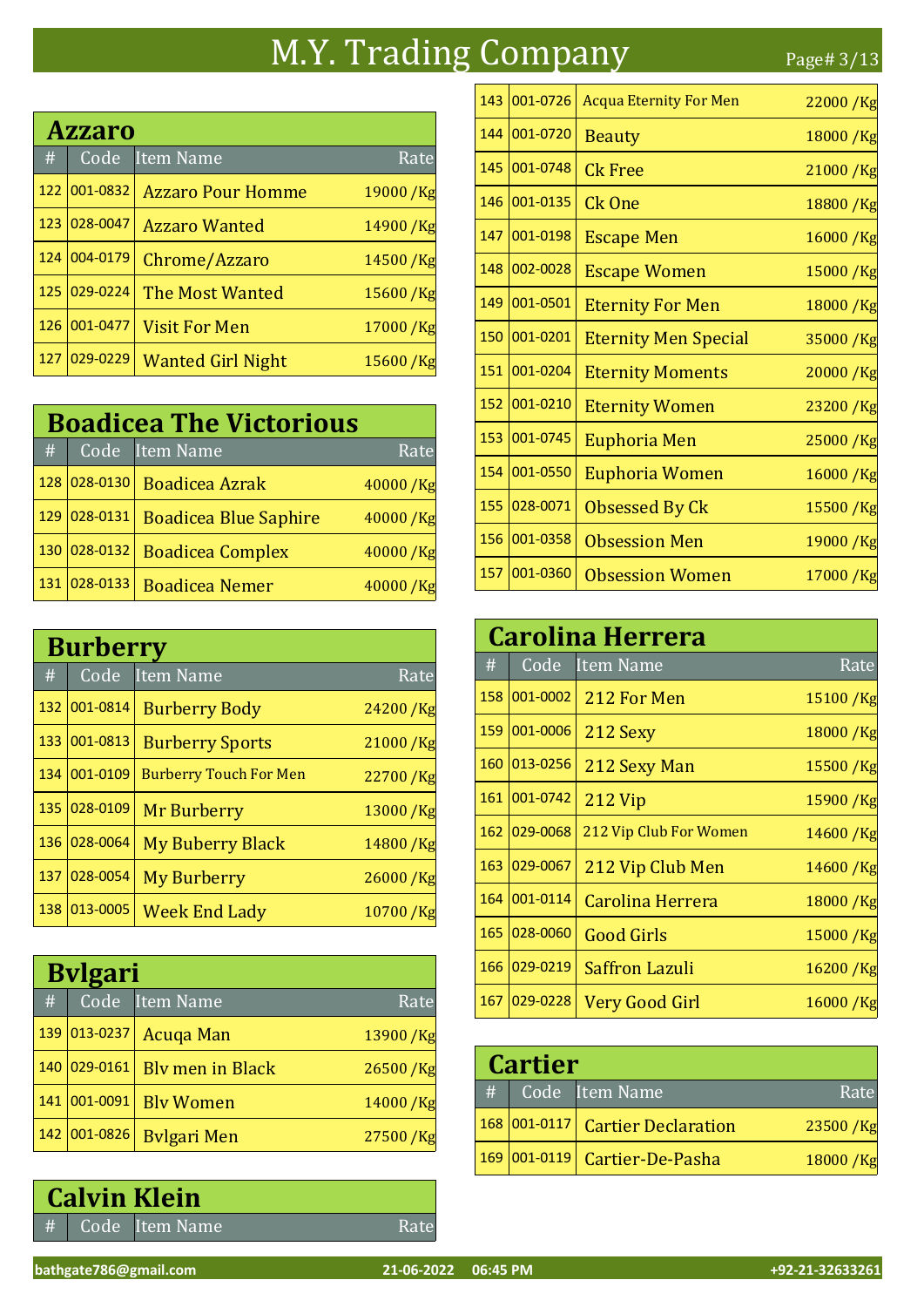## M.Y. Trading Company Page# 4/13

|     | <b>Chanel</b> |                                          |              |  |
|-----|---------------|------------------------------------------|--------------|--|
| #   | Code          | <b>Item Name</b>                         | Rate         |  |
| 170 | 001-0030      | <b>Allure Men</b>                        | 18400 / Kg   |  |
| 171 | 001-0821      | <b>Allure Sports Eau Extreme</b>         | $20000 /$ Kg |  |
| 172 | 001-0746      | <b>Allure Sports Men</b>                 | 23000 /Kg    |  |
| 173 | 001-0122      | Chance                                   | 19600/Kg     |  |
| 174 | 001-0125      | Chanel 5                                 | 16000 / Kg   |  |
| 175 | 001-0738      | <b>Chanel Blue</b>                       | 18400/Kg     |  |
| 176 | 001-0140      | <b>Coco Mademoiselle</b>                 | 14300/Kg     |  |
| 177 | 028-0097      | Coco Mademoiselle Intense Womer2000 / Kg |              |  |
| 178 | 001-0617      | <b>Platinium Egoiste</b>                 | 15000/Kg     |  |

|     | <b>Christian Dior</b> |                          |           |  |
|-----|-----------------------|--------------------------|-----------|--|
| #   | Code                  | <b>Item Name</b>         | Rate      |  |
| 179 | 001-0015              | Addict                   | 21700 /Kg |  |
| 180 | 001-0013              | <b>Amber Nuit</b>        | 29000/Kg  |  |
| 181 | 001-0764              | Dior Homme               | 21000/Kg  |  |
| 182 | 001-0662              | <b>Dior Homme Sports</b> | 17000 /Kg |  |
| 183 | 001-0178              | Dune                     | 20000/Kg  |  |
| 184 | 029-0194              | <b>Eden Roc</b>          | 27000/Kg  |  |
| 185 | 001-0216              | Farenheit                | 21300/Kg  |  |
| 186 | 013-0152              | <b>Farenheit 32</b>      | 15500 /Kg |  |
| 187 | 001-0277              | J' Adore                 | 23000 /Kg |  |
| 188 | 001-0574              | <b>Midnight Poison</b>   | 26000/Kg  |  |
| 189 | 001-0385              | Poison                   | 20000/Kg  |  |
| 190 | 029-0220              | <b>Santal Noir</b>       | 25000/Kg  |  |
| 191 | 029-0094              | Sauvage                  | 15400 /Kg |  |
| 192 | 029-0221              | Sauvage Elixir           | 15400 /Kg |  |
| 193 | 029-0226              | <b>Tobacolor</b>         | 16500/Kg  |  |

|   | <b>Clive Christian</b> |                                       |            |  |  |
|---|------------------------|---------------------------------------|------------|--|--|
| H |                        | Code Item Name                        | Rate       |  |  |
|   |                        | 194 013-0340 Clive Christian 1 Man    | 46000/Kg   |  |  |
|   |                        | 195 028-0021 Clive Christian 1872 Men | 21000 / Kg |  |  |

|     | <b>Creed</b> |                              |            |  |  |
|-----|--------------|------------------------------|------------|--|--|
| #   | Code         | <b>Item Name</b>             | Rate       |  |  |
| 196 | 001-0831     | Aventus creed                | 20000/Kg   |  |  |
| 197 | 028-0126     | <b>Aventus Women</b>         | 42000 / Kg |  |  |
| 198 | 029-0005     | creed Himalaya               | 25200/Kg   |  |  |
| 199 | 013-0328     | <b>Creed Royal Oud</b>       | 41000 /Kg  |  |  |
| 200 | 013-0322     | <b>Green Irish Tweed</b>     | 23000 /Kg  |  |  |
| 201 | 029-0006     | <b>Imperial Millesime</b>    | 25200 /Kg  |  |  |
| 202 | 001-0628     | <b>Silver Mountain Water</b> | 19200 / Kg |  |  |
| 203 | 028-0075     | <b>Viking Creed Men</b>      | 21000 / Kg |  |  |
| 204 | 013-0329     | Virgin Island Water          | 19300/Kg   |  |  |

| <b>Cristobal Balenciaga</b> |                                                                                |          |  |
|-----------------------------|--------------------------------------------------------------------------------|----------|--|
|                             | $\left  \begin{array}{c c} \# & \bar{\rm{Code}} \end{array} \right $ Item Name | Rate     |  |
|                             | 205 002-0094 Rumba                                                             | 13000/Kg |  |

| <b>David Backham</b> |                          |             |  |
|----------------------|--------------------------|-------------|--|
|                      | # Code Item Name         | Rate        |  |
|                      | 206 028-0175 The Essence | $20000$ /Kg |  |

|     | <b>Davidoff</b> |                        |             |  |
|-----|-----------------|------------------------|-------------|--|
| #   | Code            | <b>Item Name</b>       | Rate        |  |
| 207 | 001-0671        | Adventure              | 22200/Kg    |  |
| 208 | 001-0721        | Champion               | 16200/Kg    |  |
| 209 | 004-0024        | Cool - Water Blue      | 11800/Kg    |  |
| 210 | 004-0146        | Cool Water Game men    | 13400 / Kg  |  |
| 211 | 001-0146        | <b>Cool Water Men</b>  | 15800/Kg    |  |
| 212 | 001-0147        | Cool Water Women       | 27800 / Kg  |  |
| 213 | 001-0184        | <b>Echo Men</b>        | $20500$ /Kg |  |
| 214 | 001-0552        | Game Women             | 20000/Kg    |  |
| 215 | 001-0548        | <b>Silver Shadow</b>   | 21000 /Kg   |  |
| 216 | 001-0591        | Silver Shadow Altitude | 17000 / Kg  |  |

| Dolce & Gabbana |                      |          |  |  |
|-----------------|----------------------|----------|--|--|
|                 | #   Code   Item Name | Rate     |  |  |
|                 | 217 001-0885 Intenso | 13000/Kg |  |  |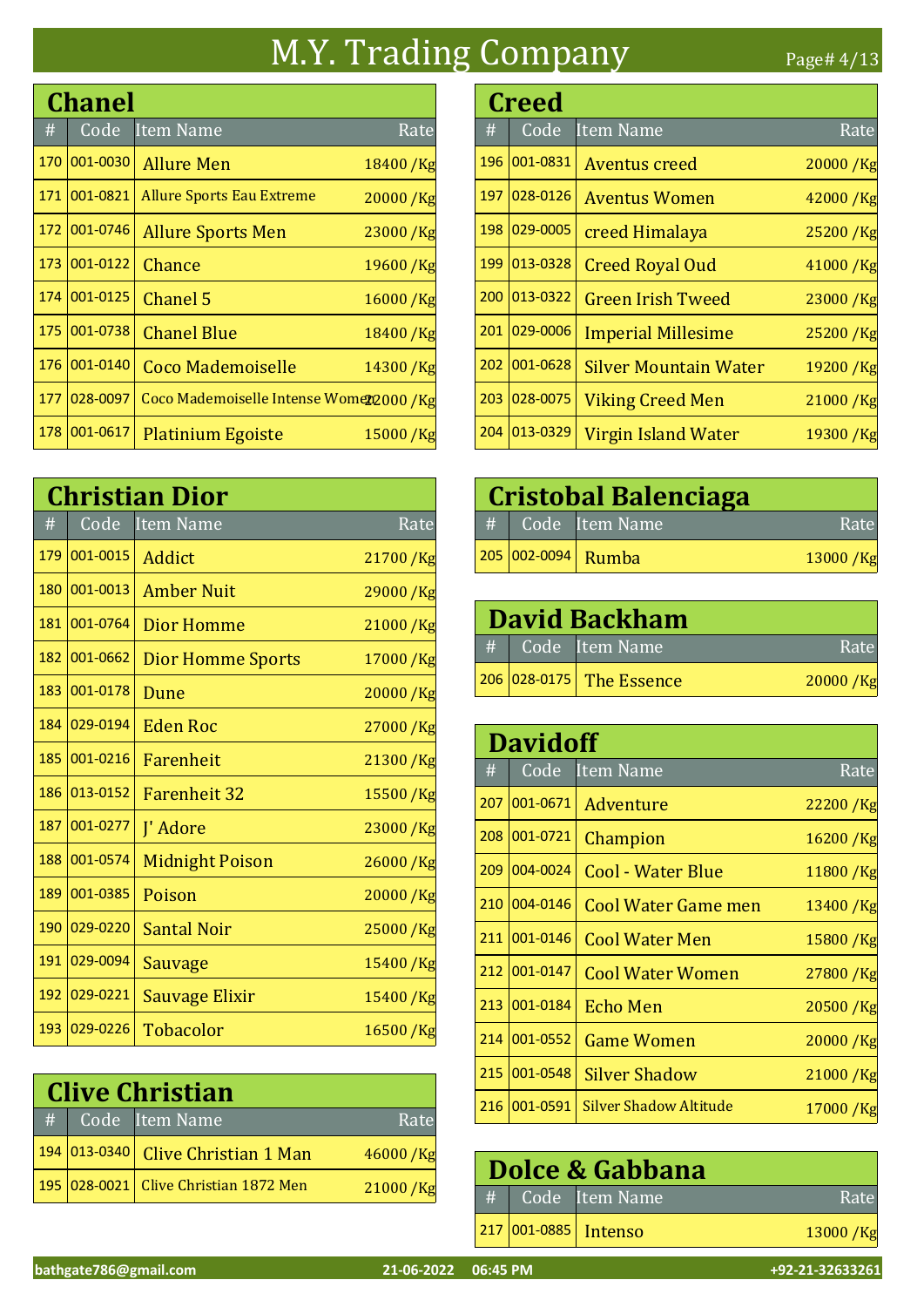### M.Y. Trading Company Page# 5/13

| 218 | 028-0120 | K By D & G        | 18500 / Kg |
|-----|----------|-------------------|------------|
| 219 | 029-0234 | Laila Malaki      | 18300 / Kg |
| 220 | 001-0311 | <b>Light Blue</b> | 15000 / Kg |
| 221 | 001-0735 | The One Gentlemen | 19000 / Kg |
| 222 | 001-0817 | The One Man       | 23000 / Kg |
| 223 | 001-0731 | The One Rose      | 16000/Kg   |
| 224 | 001-0789 | The One Sport     | 19000 / Kg |
| 225 | 001-0578 | The One Women     | 16800/Kg   |

|     | Dunhill  |                              |             |  |  |
|-----|----------|------------------------------|-------------|--|--|
| #   | Code     | <b>Item Name</b>             | Rate        |  |  |
| 226 | 001-0163 | <b>Desire Blue</b>           | 21000 / Kg  |  |  |
| 227 | 001-0165 | <b>Desire Dunhill</b>        | 20000 / Kg  |  |  |
| 228 | 001-0180 | Dunhill / Dunhill            | $16000$ /Kg |  |  |
| 229 | 001-0710 | <b>Dunhill Black</b>         | 15000/Kg    |  |  |
| 230 | 001-0181 | <b>Dunhill Brown</b>         | 17500 /Kg   |  |  |
| 231 | 001-0787 | <b>Dunhill Custom</b>        | 21000 /Kg   |  |  |
| 232 | 029-0092 | <b>Dunhill Desire Silver</b> | 16000/Kg    |  |  |
| 233 | 013-0034 | <b>Dunhill Fresh</b>         | 12600/Kg    |  |  |
| 234 | 013-0156 | <b>Dunhill Pure</b>          | 13900 /Kg   |  |  |
| 235 | 001-0884 | Icon                         | 14000 / Kg  |  |  |
| 236 | 028-0057 | <b>Icon Absolute</b>         | 30000/Kg    |  |  |

| <b>Elizabeth Arden</b> |  |                           |          |
|------------------------|--|---------------------------|----------|
|                        |  | # Code Ttem Name          | Rate     |
|                        |  | 237 001-0222 Fifth Avenue | 16000/Kg |
|                        |  | 238 001-0405 Red Door     | 20000/Kg |

| <b>Escada</b> |                 |                                                         |          |  |
|---------------|-----------------|---------------------------------------------------------|----------|--|
| #             |                 | Code Item Name                                          | Rate     |  |
|               | 239 001-0195    | <b>Escada Collection</b>                                | 17500/Kg |  |
|               | $240 001-0413 $ | <b>Rocking Rio</b>                                      | 20000/Kg |  |
|               |                 | 241 002-0137 Taj Sunset By Escada White Apple12000 / Kg |          |  |

|     | <b>Estee Lauder</b> |                       |          |  |
|-----|---------------------|-----------------------|----------|--|
| #   |                     | Code Item Name        | Rate     |  |
|     | 242 001-0199        | Estee                 | 30000/Kg |  |
|     | 243 001-0381        | <b>Pleasure Man</b>   | 17500/Kg |  |
| 244 | $ 001 - 0383 $      | <b>Pleasure Women</b> | 13000/Kg |  |

| Faberge |                   |                |            |
|---------|-------------------|----------------|------------|
| #       |                   | Code Item Name | Rate       |
|         | 245 001-0107 Brut |                | 29000 / Kg |

| Fendi |  |                                  |          |
|-------|--|----------------------------------|----------|
|       |  | # Code Item Name                 | Rate     |
|       |  | 246   001-0220   Fendi Labbaik / | 25000/Kg |

|   | Ferrari |                                   |             |  |
|---|---------|-----------------------------------|-------------|--|
| # |         | Code Item Name                    | Rate        |  |
|   |         | 247 001-0743 Ferrari Black        | 31000/Kg    |  |
|   |         | 248 029-0164 Ferrari Leather Oudh | $16000$ /Kg |  |

| <b>Frank Oliver</b> |  |                        |          |
|---------------------|--|------------------------|----------|
| #                   |  | Code Item Name         | Rate     |
|                     |  | 249 029-0216 Oud Touch | 16000/Kg |

| <b>Frederic Malle</b> |                                     |          |  |
|-----------------------|-------------------------------------|----------|--|
|                       | # Code Ttem Name                    | Rate     |  |
|                       | 250 013-0313 French Lover           | 28500/Kg |  |
|                       | $ 251 029-0176 $ Portrait Of A Lady | 26000/Kg |  |

| <b>Geoffery Beene</b> |  |                           |          |  |
|-----------------------|--|---------------------------|----------|--|
|                       |  | $\#$ Code Item Name       | Rate     |  |
|                       |  | 252 001-0725 Grey Flannel | 25000/Kg |  |

|   | Giorgio Armani |                               |            |  |
|---|----------------|-------------------------------|------------|--|
| # |                | Code Item Name                | Rate       |  |
|   |                | 253 001-0727 Acqua Di Gio I A | 19100 / Kg |  |
|   | 254 001-0008   | Acqua Di Gio Men              | 21000 / Kg |  |
|   | 255 001-0736   | Acqua Di Gio Porfumo          | 15300/Kg   |  |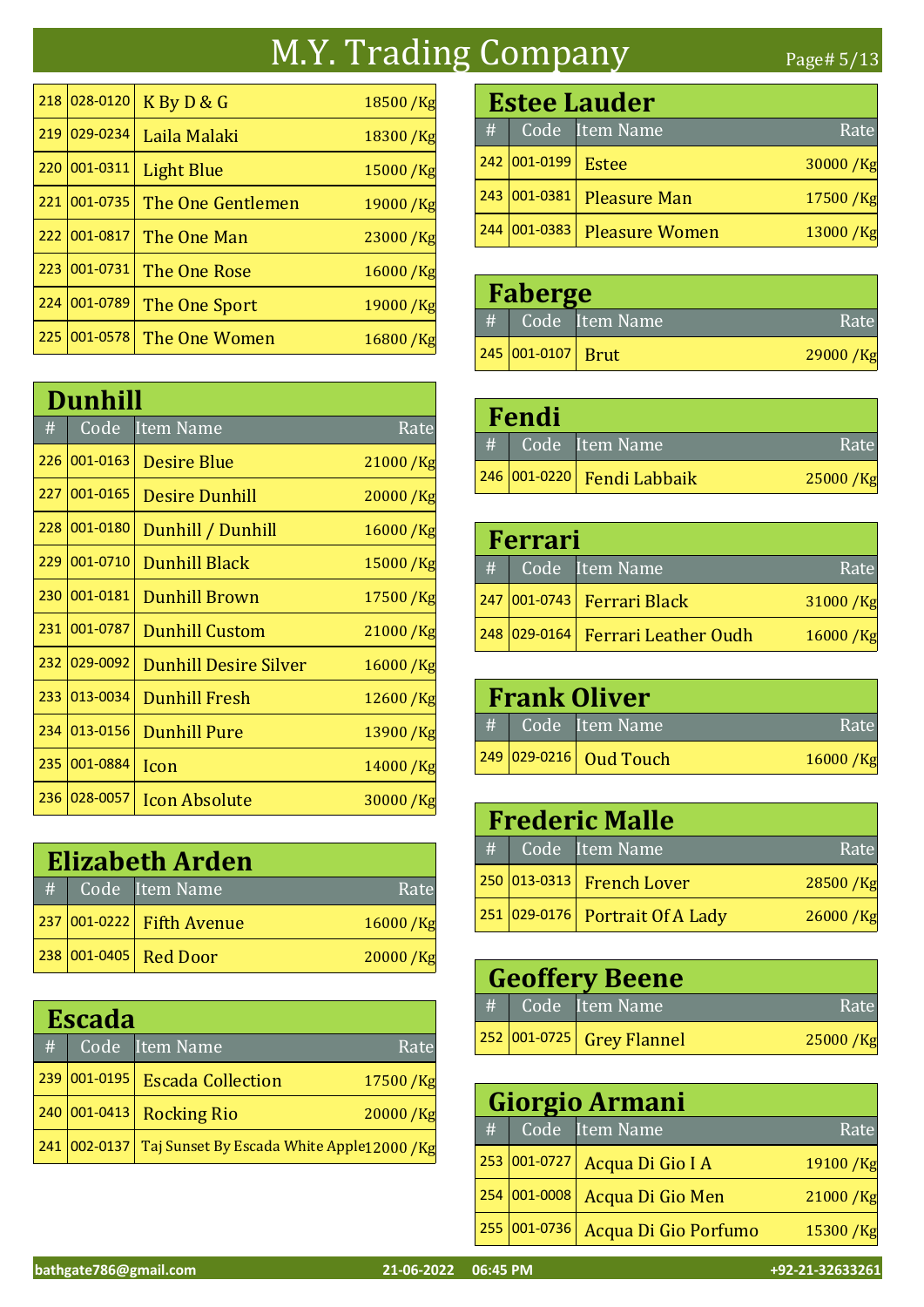## M.Y. Trading Company Page# 6/13

| 256 | 029-0236 | Acqua Di Gio Profondo      | 16000/Kg   |
|-----|----------|----------------------------|------------|
| 257 | 001-0010 | Acqua Di Gio Women         | 23500/Kg   |
| 258 | 001-0540 | Armani Code                | 29000 /Kg  |
| 259 | 028-0110 | <b>Armani Code Profumo</b> | 22500 /Kg  |
| 260 | 001-0053 | Armani Men                 | 18300/Kg   |
| 261 | 028-0129 | Armani My Way              | 23000 / Kg |
| 262 | 029-0152 | <b>Because Its You</b>     | 15000/Kg   |
| 263 | 001-0747 | <b>Black Code</b>          | 23500/Kg   |
| 264 | 029-0212 | My Way Intense             | 15600 /Kg  |
| 265 | 028-0034 | Si Armani                  | 16000/Kg   |
| 266 | 029-0193 | Si Intense                 | 16000/Kg   |
| 267 | 029-0151 | <b>Stronger With You</b>   | 14800/Kg   |

|     | Givenchy |                           |            |  |
|-----|----------|---------------------------|------------|--|
| #   | Code     | <b>Item Name</b>          | Rate       |  |
| 268 | 001-0032 | Amarige                   | 14900 /Kg  |  |
| 269 | 001-0033 | <b>Amarige D Amour</b>    | 17000 / Kg |  |
| 270 | 001-0597 | <b>Blue Label women</b>   | 17200 / Kg |  |
| 271 | 001-0228 | <b>Givenchy For Men</b>   | 21000 / Kg |  |
| 272 | 001-0230 | <b>Givenchy Gentlemen</b> | 50000 /Kg  |  |
| 273 | 001-0379 | Pi Givenchy               | 21000/Kg   |  |
| 274 | 001-0665 | Play                      | 15000/Kg   |  |
| 275 | 001-0666 | <b>Play Intense</b>       | 15000/Kg   |  |
| 276 | 001-0473 | Very Irresistible Women   | 20000/Kg   |  |

|     | Gucci    |                                 |             |  |
|-----|----------|---------------------------------|-------------|--|
| #   | Code     | <b>Item Name</b>                | Rate        |  |
| 277 | 001-0194 | <b>Envy Me</b>                  | 17000/Kg    |  |
| 278 | 028-0068 | <b>GUCCI bloom women</b>        | 15000 /Kg   |  |
| 279 | 001-0827 | Gucci Flora                     | 22000/Kg    |  |
| 280 | 001-0722 | <b>GUCCI Guillty Women</b>      | 16000/Kg    |  |
| 281 | 028-0107 | <b>Gucci Guilty Absolute</b>    | 23000 /Kg   |  |
| 282 | 013-0270 | <b>Gucci Guilty Black Man</b>   | 14500/Kg    |  |
| 283 | 013-0272 | <b>Gucci Guilty Black Women</b> | $15300$ /Kg |  |
| 284 | 001-0823 | <b>Gucci Guilty Intense Men</b> | 17300/Kg    |  |

| 285 001-0781 | <b>Gucci Guilty Men</b> | 17200/Kg |
|--------------|-------------------------|----------|
| 286 029-0044 | Gucci Oud               | 14500/Kg |
| 287 001-0240 | <b>Gucci Rush Women</b> | 20800/Kg |
| 288 001-0757 | <b>Gucci Sports</b>     | 40000/Kg |

| <b>Guy Laroche</b> |  |                           |          |
|--------------------|--|---------------------------|----------|
|                    |  | # Code Item Name          | Rate     |
|                    |  | 289 001-0176 Drakkar Noir | 23000/Kg |

| <b>Hermes</b> |                                             |             |  |
|---------------|---------------------------------------------|-------------|--|
|               | #   Code   Item Name                        | Rate        |  |
|               | 290 001-0542 Terre D' Hermes                | 23200/Kg    |  |
|               | 291 001-0917 Terre D'hermes Intense Vetiver | $16000$ /Kg |  |

|     | <b>Hugo Boss</b> |                               |            |  |
|-----|------------------|-------------------------------|------------|--|
| #   | Code             | <b>Item Name</b>              | Rate       |  |
| 292 | 028-0026         | <b>Boss Bottle Oud</b>        | 14600 /Kg  |  |
| 293 | 001-0808         | <b>Boss Bottle Sports</b>     | 23500/Kg   |  |
| 294 | 001-0095         | <b>Boss Bottled</b>           | 24700 /Kg  |  |
| 295 | 029-0040         | <b>Boss Bottled Intense</b>   | 14000/Kg   |  |
| 296 | 001-0729         | <b>Boss Bottled Night</b>     | 23000/Kg   |  |
| 297 | 028-0111         | <b>Boss Bottled United</b>    | 15000/Kg   |  |
| 298 | 001-0739         | <b>Boss Orange Women</b>      | 17600 /Kg  |  |
| 299 | 001-0625         | <b>Boss Pure</b>              | 29000/Kg   |  |
| 300 | 001-0067         | <b>Boss Unlimited</b>         | 17000 /Kg  |  |
| 301 | 001-0162         | Deep Red                      | 15800 /Kg  |  |
| 302 | 001-0538         | Femme                         | 20200/Kg   |  |
| 303 | 029-0160         | <b>Hugo Boss Extreme</b>      | 26000/Kg   |  |
| 304 | 002-0050         | <b>Hugo Boss Men</b>          | 13000 /Kg  |  |
| 305 | 013-0286         | <b>Hugo Boss Red men</b>      | 14700 /Kg  |  |
| 306 | 028-0095         | <b>Hugo Boss Urban Journe</b> | 16000 / Kg |  |
| 307 | 001-0259         | <b>Hugo Boss Women</b>        | 24000/Kg   |  |
| 308 | 001-0260         | <b>Hugo Energise</b>          | 21500/Kg   |  |
| 309 | 001-0779         | <b>Hugo Just Different</b>    | 20000/Kg   |  |
| 310 | 029-0074         | <b>Hugo Red Women</b>         | 14100/Kg   |  |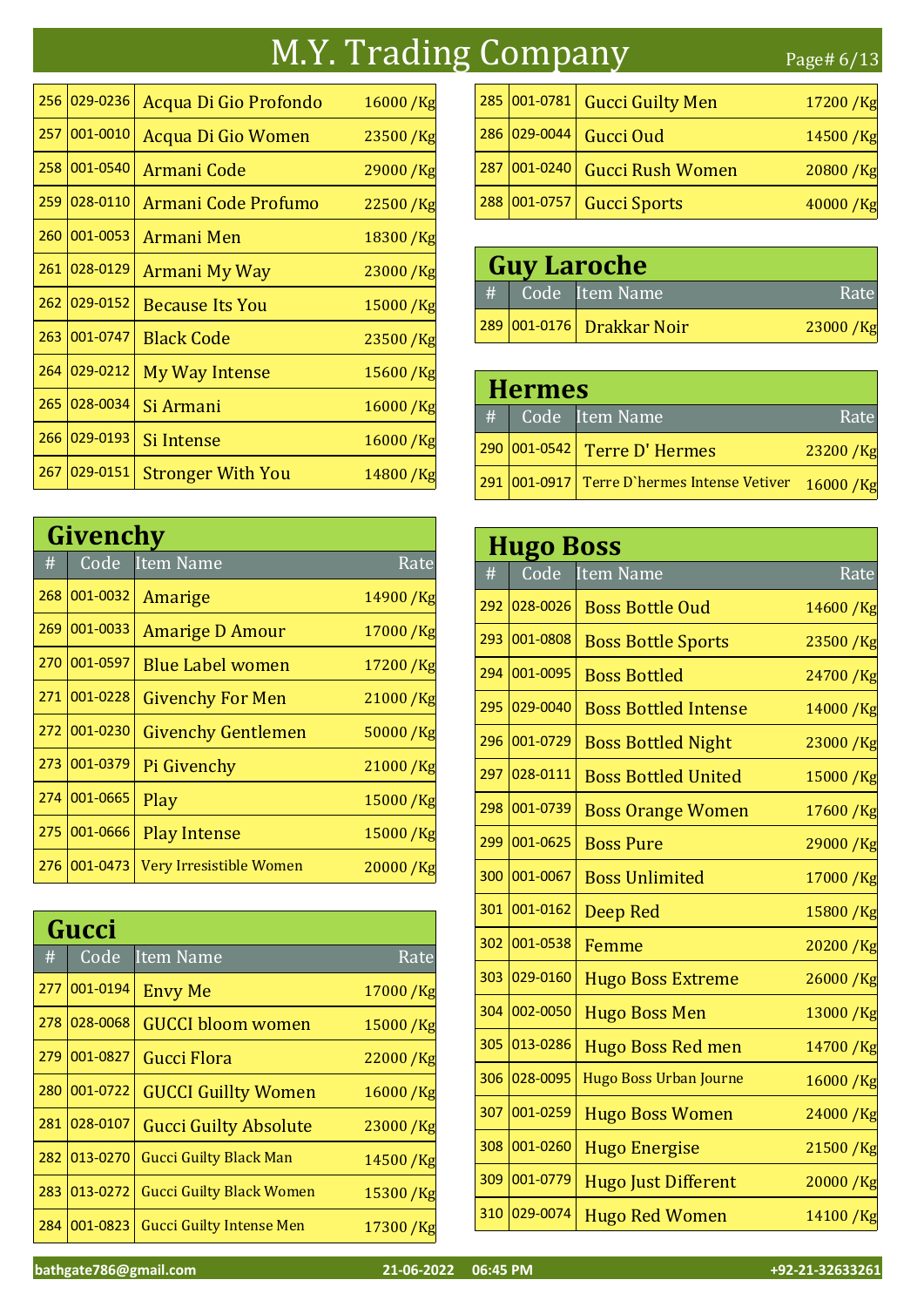#### M.Y. Trading Company Page# 7/13

311 001-0590 Hugo X X 15000 /Kg 312 001-0589 Hugo X Y 15000 /Kg 313 028-0061 Iced Hugo 15000 /Kg 314 001-0546 Selection 29000 /Kg 315  $|029-0087|$  The Scent 14300 /Kg

| Initio          |  |                                |          |
|-----------------|--|--------------------------------|----------|
| $\overline{\#}$ |  | Code Item Name                 | Rate     |
|                 |  | 316 029-0174 Oud For Greatness | 15400/Kg |

| <b>Issey Miyake</b> |              |                               |          |
|---------------------|--------------|-------------------------------|----------|
| #                   |              | Code Item Name                | Rate     |
|                     |              | 317 001-0272 Issey Miyake Men | 21000/Kg |
|                     | 318 001-0274 | <b>Issey Miyake Women</b>     | 17000/Kg |

| #   | Code     | <b>Item Name</b>  | Rate       |
|-----|----------|-------------------|------------|
| 319 | 028-0172 | 502 J.            | 38000 / Kg |
| 320 | 028-0163 | Janan J.          | 23000 / Kg |
| 321 | 028-0164 | Khumar J.         | 15000 / Kg |
| 322 | 028-0165 | Legacy J.         | 17100/Kg   |
| 323 | 028-0173 | <b>Oudh Qadim</b> | 55000 /Kg  |
| 324 | 028-0158 | Rhythm J.         | 19000/Kg   |
| 325 | 028-0159 | Shaheer J.        | 14000/Kg   |
| 326 | 028-0160 | White Musk J.     | 29500 /Kg  |
| 327 | 028-0161 | Zarar             | 20000/Kg   |

| <b>Jacomo</b> |  |                     |          |
|---------------|--|---------------------|----------|
| #             |  | Code Item Name      | Rate     |
|               |  | 328 001-0749 Jacomo | 21000/Kg |

| <b>Jacques Bogart</b> |  |                           |          |
|-----------------------|--|---------------------------|----------|
|                       |  | # Code Item Name          | Rate     |
|                       |  | 329 001-0364 One Men Show | 24500/Kg |

|   | <b>Jaguar</b> |                                   |          |  |
|---|---------------|-----------------------------------|----------|--|
| # |               | Code Item Name                    | Rate     |  |
|   |               | 330 029-0035 Jaguar Classic Black | 17200/Kg |  |
|   | 331 002-0059  | Jaguar men                        | 13000/Kg |  |

|   | <b>Jean Paul Gaultier</b> |                           |          |  |
|---|---------------------------|---------------------------|----------|--|
| # |                           | Code Item Name            | Rate     |  |
|   | 332 001-0282              | Jean Paul Men             | 18500/Kg |  |
|   | 333 001-0283              | <b>Jean Paul Women</b>    | 18500/Kg |  |
|   | 334 029-0187              | Le Male                   | 16100/Kg |  |
|   | 335 029-0222              | <b>Scandal Pour Homme</b> | 15600/Kg |  |

| <b>Jennifer Lopez</b> |                       |                |          |
|-----------------------|-----------------------|----------------|----------|
| #                     |                       | Code Item Name | Rate     |
|                       | $336 001-0445 $ Still |                | 17500/Kg |

| <b>Jimmy Choo</b> |                                     |            |  |
|-------------------|-------------------------------------|------------|--|
|                   | #   Code Item Name                  | Rate       |  |
|                   | 337 029-0036 Jimmy Choo Men         | 16000/Kg   |  |
|                   | 338 029-0202 Jimmy Choo Men Intense | 17500/Kg   |  |
|                   | 339 001-0863 Jimmy Choo women       | 27000 / Kg |  |

| <b>John Varvatos</b> |  |                      |          |
|----------------------|--|----------------------|----------|
| #                    |  | Code Item Name       | Rate     |
|                      |  | 340 028-0168 Artisan | 27000/Kg |

|     | 00p            |                          |            |  |
|-----|----------------|--------------------------|------------|--|
| #   | Code           | Item Name                | Rate       |  |
| 341 | $ 001 - 0284 $ | Joop                     | 21700 / Kg |  |
|     | 342 013-0146   | Joop Go By Joop          | 15000/Kg   |  |
| 343 | $ 001 - 0285 $ | <b>Joop Night Flight</b> | 28000/Kg   |  |
|     | 344 028-0062   | <b>Joop Wow</b>          | 14600 / Kg |  |

| <b>Kayali</b> |  |                        |          |
|---------------|--|------------------------|----------|
| #             |  | Code Item Name         | Rate     |
|               |  | 345 029-0195 Elixir 11 | 16000/Kg |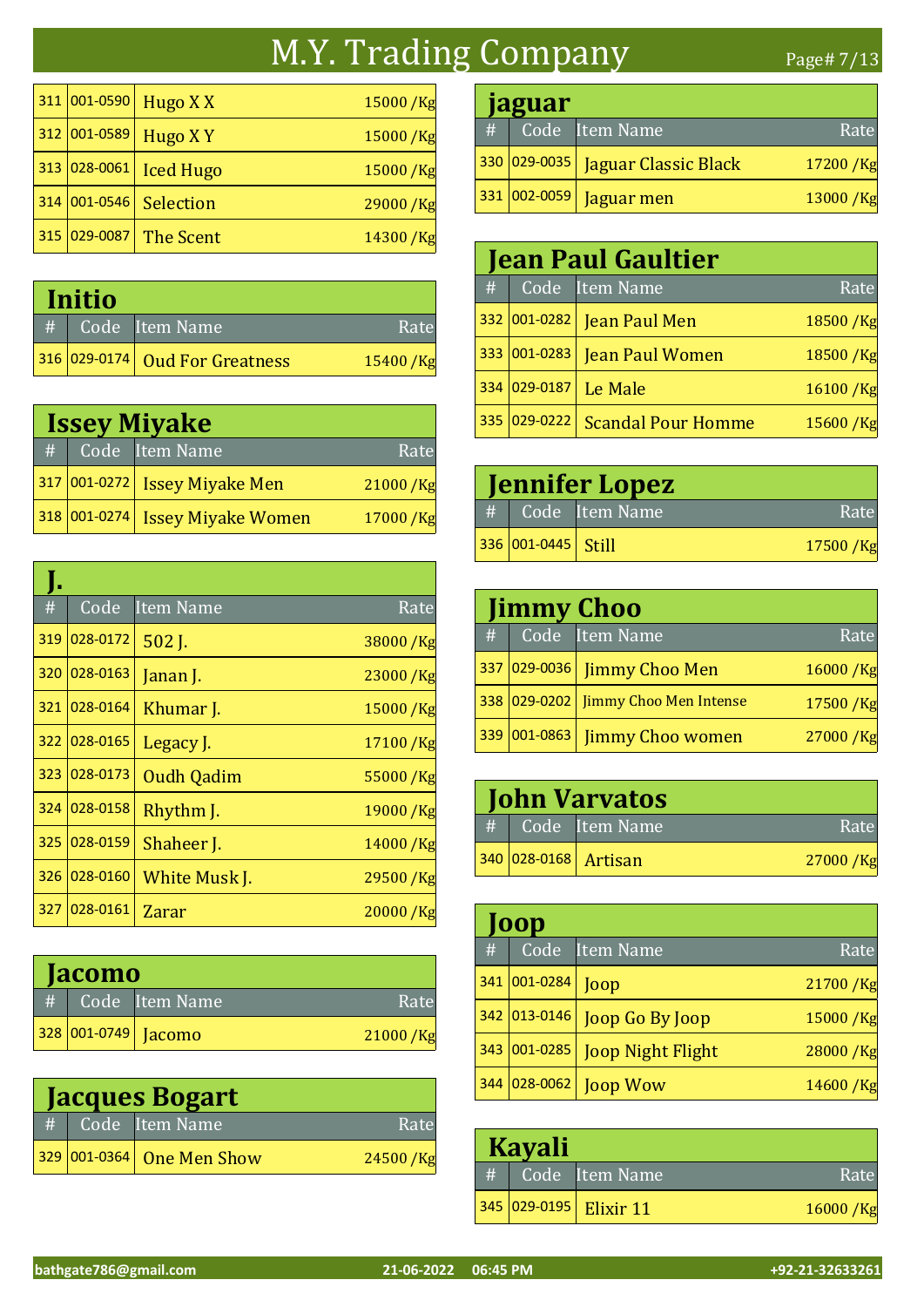### M.Y. Trading Company Page# 8/13

|  | $ 346 029-0201 $ Invite Only Amber 23 | 16100/Kg |
|--|---------------------------------------|----------|
|  | 347 029-0211 Musk 12                  | 16100/Kg |
|  | 348 029-0227 Vanilla 28               | 15600/Kg |

|   | <b>Kenzo</b> |                              |            |  |
|---|--------------|------------------------------|------------|--|
| # |              | Code Item Name               | Rate       |  |
|   |              | 349 001-0289 Kenzo Flower    | 19500 / Kg |  |
|   |              | 350 001-0182 L'eau Par Kenzo | 18500 / Kg |  |

|     | Killian        |                           |          |  |
|-----|----------------|---------------------------|----------|--|
| #   |                | Code Item Name            | Rate     |  |
|     | 351 013-0334   | <b>Love Women</b>         | 32000/Kg |  |
|     | 352 028-0153   | <b>Vodka On The Rocks</b> | 36500/Kg |  |
| 353 | $ 013 - 0338 $ | <b>Women In Gold</b>      | 42000/Kg |  |

|     | <b>Lacoste</b> |                          |            |  |
|-----|----------------|--------------------------|------------|--|
| #   | Code           | <b>Item Name</b>         | Rate       |  |
| 354 | 001-0809       | Eau D. L. 12.12 Green    | 23000/Kg   |  |
| 355 | 001-0834       | Eau D. L. 12.12 Noir     | 20000/Kg   |  |
| 356 | 001-0810       | Eau D. L. 12.12 White    | 21500/Kg   |  |
| 357 | 001-0711       | <b>Lacoste Challenge</b> | 19000 /Kg  |  |
| 358 | 001-0551       | Lacoste Essential        | 19500/Kg   |  |
| 359 | 028-0136       | <b>Match Point</b>       | 15500 / Kg |  |
| 360 | 001-0460       | <b>Touch Of Pink</b>     | 16500/Kg   |  |

|     | Lalique      |                          |            |  |
|-----|--------------|--------------------------|------------|--|
| #   |              | Code Item Name           | Rate       |  |
|     | 361 001-0627 | <b>Amethyste Lalique</b> | 17000 / Kg |  |
|     | 362 001-0860 | <b>Encre Noire</b>       | 23500/Kg   |  |
| 363 | 028-0024     | <b>Lilique White</b>     | 16900/Kg   |  |

|     | <b>Lancome</b> |                   |          |  |
|-----|----------------|-------------------|----------|--|
| #   |                | Code Item Name    | Rate     |  |
| 364 | $ 029 - 0198 $ | <b>Idole Aura</b> | 15000/Kg |  |
|     | 365 001-0843   | La Vie Est belle  | 23500/Kg |  |
| 366 | $ 029 - 0139$  | <b>Oud Boquet</b> | 14000/Kg |  |

| 367 001-0384 Poeme |                                    | $19000$ /Kg |
|--------------------|------------------------------------|-------------|
|                    | 368 029-0148 Tressor Midnight Rose | $14500$ /Kg |

| Le Labo |  |                         |          |
|---------|--|-------------------------|----------|
| #       |  | Code Item Name          | Rate     |
|         |  | 369 029-0218 Rose 31    | 15600/Kg |
|         |  | 370 029-0225 The Noir29 | 15600/Kg |

|     | <b>Louis Vuitton</b> |                                             |            |  |
|-----|----------------------|---------------------------------------------|------------|--|
| #   |                      | Code Item Name                              | Rate       |  |
| 371 | $ 029 - 0208 $       | <b>California Dream</b>                     | 16100/Kg   |  |
| 372 | $ 029-0199$          | Imagination                                 | 15000/Kg   |  |
| 373 | 028-0135             | Louis Vuitton L, immensite For Men5000 / Kg |            |  |
| 374 | $ 028 - 0154 $       | Nouveau Monde                               | 50000/Kg   |  |
| 375 | $ 028 - 0155 $       | <b>Nuit De Feu</b>                          | 70000 / Kg |  |
| 376 | 028-0151             | <b>Ombre Nomade</b>                         | 15500/Kg   |  |
| 377 | 028-0152             | <b>Rose Des Vents W</b>                     | 14000/Kg   |  |

| M.t.j |                   |                |          |
|-------|-------------------|----------------|----------|
| #     |                   | Code Item Name | Rate     |
|       | 378 028-0174 Khus |                | 30000/Kg |

| <b>Maisan Martin</b> |  |                       |          |
|----------------------|--|-----------------------|----------|
|                      |  | # Code Item Name      | Rate     |
|                      |  | 379 028-0170 Jaz Club | 27000/Kg |

|     | <b>Maison Francis Kurkdijian</b> |                                    |             |  |
|-----|----------------------------------|------------------------------------|-------------|--|
| #   | Code                             | <b>Item Name</b>                   | Rate        |  |
| 380 | 013-0339                         | <b>Apom Man</b>                    | 34000/Kg    |  |
| 381 | 028-0113                         | <b>Aqua Vitae Forte</b>            | 55000/Kg    |  |
| 382 | 028-0124                         | <b>Bacarat Rouge 540</b>           | 24000/Kg    |  |
| 383 | 028-0123                         | <b>Gentle Fluidity Gold</b>        | 17000/Kg    |  |
| 384 | 013-0343                         | <b>Gentle Fluidity Gold Unisex</b> | 32500/Kg    |  |
| 385 | 029-0210                         | <b>Masculin Pluriel</b>            | 14500/Kg    |  |
| 386 | 029-0175                         | <b>Oud Satin Mood</b>              | $22000$ /Kg |  |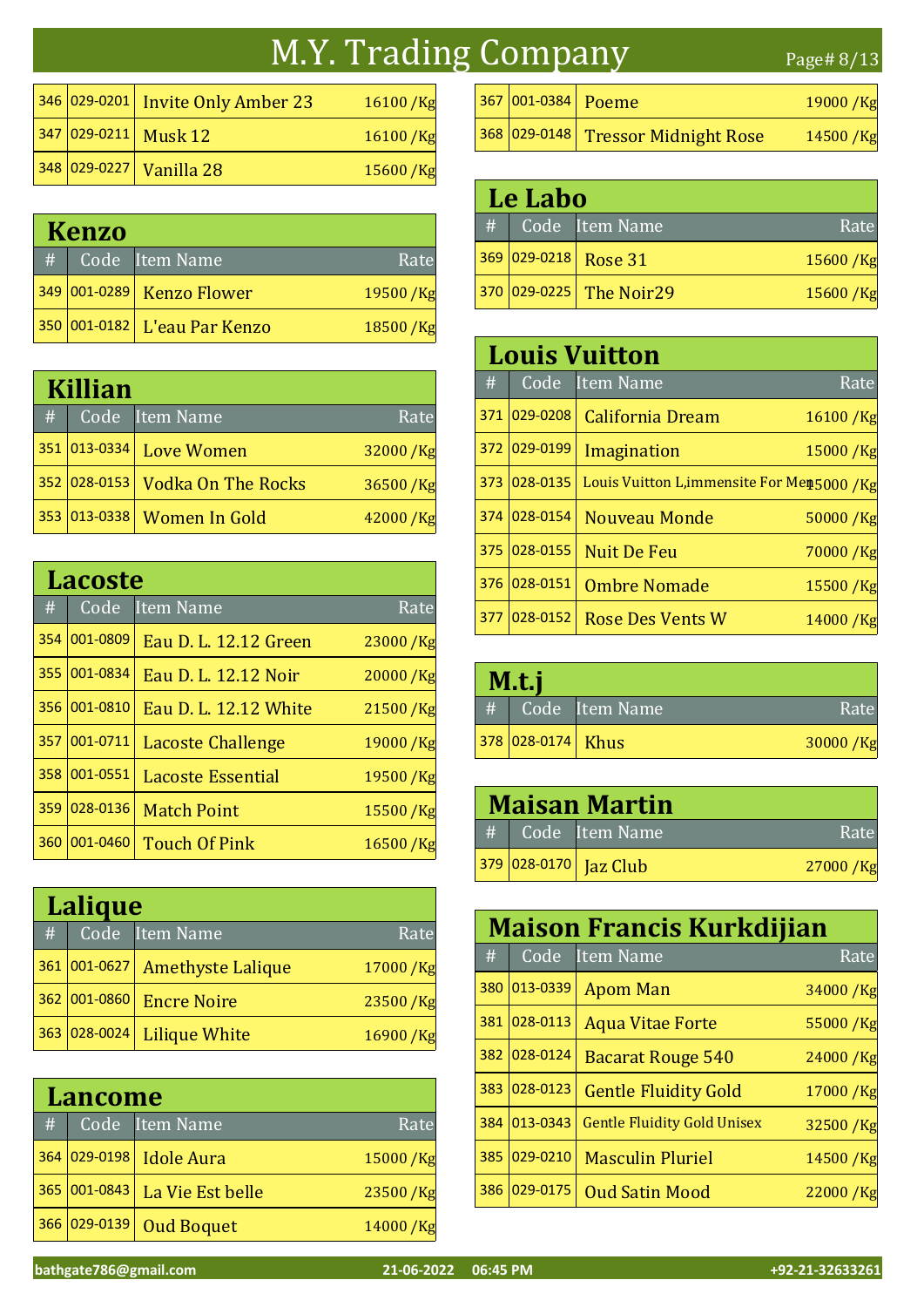# M.Y. Trading Company Page# 9/13

| <b>Maison Margiela</b> |                              |          |  |  |
|------------------------|------------------------------|----------|--|--|
|                        | $\#$ Code Item Name          | Rate     |  |  |
|                        | 387 029-0205 At The Barber's | 14600/Kg |  |  |

| <b>Marc-antoine Barrois</b> |  |                       |          |  |
|-----------------------------|--|-----------------------|----------|--|
|                             |  | # Code Item Name      | Rate     |  |
|                             |  | 388 028-0162 Ganymade | 55000/Kg |  |

| <b>Medora</b> |  |                              |          |  |
|---------------|--|------------------------------|----------|--|
|               |  | $#$ Code Item Name           | Rate     |  |
|               |  | 389 013-0244 Delycia Beauity | 14600/Kg |  |

| <b>Mercedez</b> |  |                                    |              |
|-----------------|--|------------------------------------|--------------|
|                 |  | $#$ $\overline{Code}$ Item Name    | Rate         |
|                 |  | 390 029-0025 Mercedez Benz For Men | $16000 /$ Kg |

|   | <b>Michael Kors</b> |                          |            |  |
|---|---------------------|--------------------------|------------|--|
| # |                     | Code Item Name           | Rate       |  |
|   |                     | 391 029-0197 Glam Jasmin | 18000/Kg   |  |
|   |                     | 392 029-0223 Sexy Amber  | 18000 / Kg |  |

| <b>Molecule</b> |              |                          |          |
|-----------------|--------------|--------------------------|----------|
| #               |              | Code Item Name           | Rate     |
|                 |              | 393 029-0095 Escentric 1 | 17800/Kg |
|                 | 394 029-0096 | <b>Escentric 2</b>       | 17800/Kg |

|     | <b>Mont Blanc</b> |                            |            |  |
|-----|-------------------|----------------------------|------------|--|
| #   |                   | Code Item Name             | Rate       |  |
| 395 | 029-0196          | <b>Explorer Ultra Blue</b> | 16000/Kg   |  |
| 396 | 013-0274          | <b>Legend Pour Homme</b>   | 14500/Kg   |  |
| 397 | 028-0063          | <b>Legend Spirit</b>       | 16500 /Kg  |  |
| 398 | $001 - 0509$      | Starwlalker                | 18000 / Kg |  |

|   | <b>Montabaco</b> |                         |           |  |
|---|------------------|-------------------------|-----------|--|
| # |                  | Code Item Name          | Rate      |  |
|   |                  | 399 029-0237 Black Gold | 90000 /Kg |  |
|   | 400 028-0140     | Ormonde Jayne           | 100000/Kg |  |

| <b>Nabeel</b> |  |                                          |          |  |
|---------------|--|------------------------------------------|----------|--|
| #             |  | Code Item Name                           | Rate     |  |
|               |  | 401 028-0139 Meydan The Spririt Of Dubai | 35000/Kg |  |

|     | <b>Narsico Rodriguez</b> |                             |          |  |  |
|-----|--------------------------|-----------------------------|----------|--|--|
| #   |                          | Code Item Name              | Rate     |  |  |
|     |                          | 402 013-0088 Narcis for Her | 19000/Kg |  |  |
|     | 403 001-0581             | <b>Narciso For Him</b>      | 18000/Kg |  |  |
| 404 | $ 002 - 0081 $           | <b>Narcisus Chloe</b>       | 13000/Kg |  |  |

|     | <b>Nasomatto</b> |                |                            |             |  |
|-----|------------------|----------------|----------------------------|-------------|--|
|     |                  |                | #   Code Item Name         | Rate        |  |
|     |                  |                | 405 001-0766 Black Afghano | 35000/Kg    |  |
|     |                  | 406 028-0169   | Duro Men                   | $60000$ /Kg |  |
| 407 |                  | $ 029 - 0189 $ | <b>Fantomas</b>            | 26000/Kg    |  |

| <b>Nina Ricci</b> |  |                               |          |  |
|-------------------|--|-------------------------------|----------|--|
| #                 |  | Code Item Name                | Rate     |  |
|                   |  | 408 029-0213 Nina Extra Rouge | 16000/Kg |  |

|   | <b>Nishane</b> |                             |          |  |  |
|---|----------------|-----------------------------|----------|--|--|
| # |                | Code Item Name              | Rate     |  |  |
|   |                | 409 028-0127 Ani By Nishane | 50000/Kg |  |  |
|   |                | 410 029-0233 Hacivat        | 16000/Kg |  |  |

| Oriflame |  |                                 |           |  |
|----------|--|---------------------------------|-----------|--|
|          |  | # Code Item Name                | Rate      |  |
|          |  | 411 028-0115 Eclat Homme Sports | 29000 /Kg |  |

|     | <b>Orto Parisi</b> |                   |            |  |  |
|-----|--------------------|-------------------|------------|--|--|
| #   |                    | Code Item Name    | Rate       |  |  |
| 412 | $ 029 - 0230$      | <b>Berga Mask</b> | 16100/Kg   |  |  |
| 413 | 029-0188           | Megamare          | 16600/Kg   |  |  |
| 414 | 029-0180           | <b>Stercus</b>    | 16500/Kg   |  |  |
| 415 | 029-0181           | <b>Terroni</b>    | 15900 / Kg |  |  |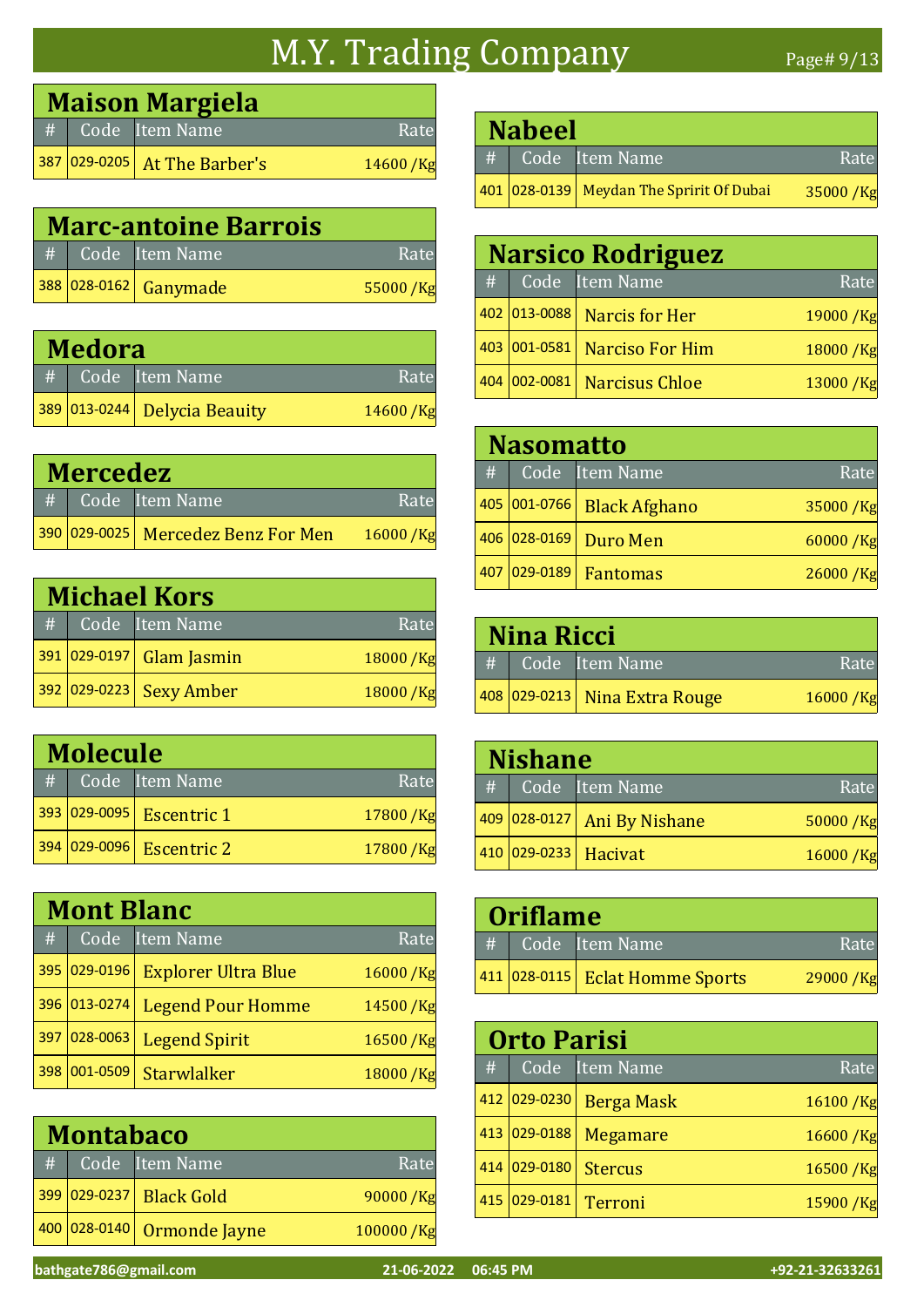## M.Y. Trading Company Page# 10/13

|     | <b>Paco Rabanne</b> |                               |            |  |  |
|-----|---------------------|-------------------------------|------------|--|--|
| #   | Code                | Item Name                     | Rate       |  |  |
| 416 | 001-0676            | <b>Black Xs Men</b>           | 16500/Kg   |  |  |
| 417 | 028-0101            | Invictus Men                  | 36000/Kg   |  |  |
| 418 | 029-0200            | <b>Invictus Victory</b>       | 15600 /Kg  |  |  |
| 419 | 029-0209            | <b>Lady Milliaon Fabulous</b> | 17200/Kg   |  |  |
| 420 | 001-0728            | <b>Lady Million</b>           | 18500 /Kg  |  |  |
| 421 | 028-0106            | <b>Lady Million Lucky</b>     | 16000 / Kg |  |  |
| 422 | 028-0171            | <b>One Million</b>            | 15300/Kg   |  |  |
| 423 | 028-0104            | <b>One Million Lucky</b>      | 24500/Kg   |  |  |
| 424 | 001-0807            | Paco Rabanne                  | 30000/Kg   |  |  |

|     | <b>Parfums De Marly</b> |                                  |            |  |  |
|-----|-------------------------|----------------------------------|------------|--|--|
| #   | Code                    | Item Name                        | Rate       |  |  |
| 425 |                         | 029-0172 Delina Parfums De Marly | 15200/Kg   |  |  |
| 426 | 029-0173                | Galloway                         | 15200 / Kg |  |  |
| 427 | 029-0185                | Kalan                            | 16000/Kg   |  |  |
| 428 | 029-0145                | pegasus                          | 14500/Kg   |  |  |
| 429 | 029-0231                | <b>Pegasus Exclusif</b>          | 14500/Kg   |  |  |
| 430 | 029-0179                | Sedley                           | 15600/Kg   |  |  |

| <b>Parlux</b> |  |                      |            |  |
|---------------|--|----------------------|------------|--|
| #             |  | Code Item Name       | Rate       |  |
|               |  | 431 028-0027 Animale | 14200 / Kg |  |

|     | Penhaligon's   |                            |          |  |  |
|-----|----------------|----------------------------|----------|--|--|
| #   | Code           | Item Name                  | Rate     |  |  |
| 432 | $ 029 - 0206 $ | <b>Babylon</b>             | 14000/Kg |  |  |
| 433 | 029-0186       | Helfeti                    | 16000/Kg |  |  |
| 434 | 029-0184       | <b>Helfeti Leather</b>     | 17500/Kg |  |  |
|     | 435 029-0182   | The Tragedy Of Lord George | 14100/Kg |  |  |

| <b>Phlipp Plein</b> |  |                       |           |  |
|---------------------|--|-----------------------|-----------|--|
|                     |  | $#$ Code Item Name    | Rate      |  |
|                     |  | 436 029-0214 No Imits | 15600 /Kg |  |

|      | Polo     |                          |          |  |  |
|------|----------|--------------------------|----------|--|--|
| $\#$ | Code     | Item Name                | Rate     |  |  |
| 437  | 001-0507 | Polo Black               | 19000/Kg |  |  |
| 438  | 001-0387 | Polo Blue                | 19500/Kg |  |  |
| 439  | 013-0145 | <b>Polo Double Black</b> | 15000/Kg |  |  |
| 440  | 029-0192 | Polo Green               | 15500/Kg |  |  |
| 441  | 029-0135 | Polo Red                 | 15500/Kg |  |  |
| 442  | 001-0389 | Polo Sports Men          | 25000/Kg |  |  |
| 443  | 029-0046 | <b>Polo Supreme Oud</b>  | 15500/Kg |  |  |

|     | <b>Ralph Lauren</b> |                       |          |  |  |
|-----|---------------------|-----------------------|----------|--|--|
| #   |                     | Code Item Name        | Rate     |  |  |
| 444 | 029-0217            | <b>Ralph Club</b>     | 15600/Kg |  |  |
|     | 445 001-0415        | <b>Romance Men</b>    | 20000/Kg |  |  |
| 446 | 001-0416            | <b>Romance Women</b>  | 20200/Kg |  |  |
| 447 | $001 - 0424$        | <b>Safari For Men</b> | 16000/Kg |  |  |

|   | <b>Rasasi</b> |                             |          |  |  |
|---|---------------|-----------------------------|----------|--|--|
| # |               | Code Item Name              | Rate     |  |  |
|   |               | 448 013-0031 Romance Rasasi | 10800/Kg |  |  |
|   | 449 028-0030  | Royal                       | 13500/Kg |  |  |
|   |               | 450 028-0031 Royal Blue     | 17000/Kg |  |  |

| <b>Remy Latour</b> |                    |                    |             |
|--------------------|--------------------|--------------------|-------------|
|                    |                    | #   Code Item Name | Rate        |
|                    | 451 001-0131 Cigar |                    | $23600$ /Kg |

| <b>Remy Marquis</b> |                         |                                                                                         |            |  |
|---------------------|-------------------------|-----------------------------------------------------------------------------------------|------------|--|
|                     |                         | $\left  \! \! \! \begin{array}{c} \text{#} \end{array} \! \! \! \right $ Code Ttem Name | Rate       |  |
|                     | $ 452 001-0845 $ Shalis |                                                                                         | 15200 / Kg |  |

| <b>Revlon</b> |  |                      |          |
|---------------|--|----------------------|----------|
| #             |  | Code Item Name       | Rate     |
|               |  | 453 001-0127 Charlie | 19500/Kg |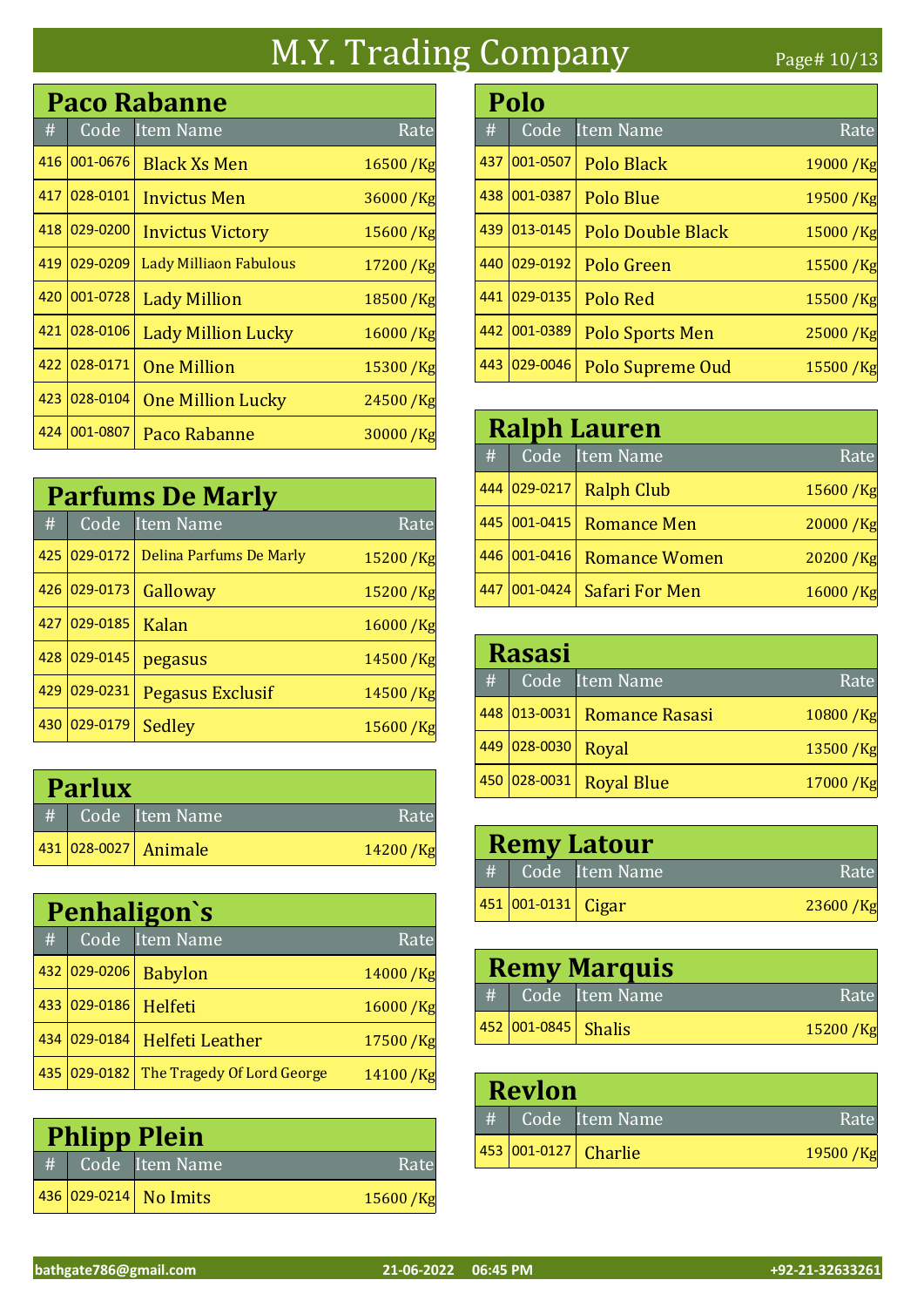### M.Y. Trading Company Page# 11/13

|   | <b>Roberto Cavalli</b> |                                             |          |  |  |
|---|------------------------|---------------------------------------------|----------|--|--|
| # |                        | Code Item Name                              | Rate     |  |  |
|   |                        | 454   029-0029   Roberto Cavalli Just Men   | 16000/Kg |  |  |
|   |                        | 455   029-0030   Roberto Cavalli Just Women | 15000/Kg |  |  |

| <b>Rochas</b> |  |                                |          |  |
|---------------|--|--------------------------------|----------|--|
| #             |  | Code Item Name                 | Rate     |  |
|               |  | 456 001-0012 Acqua Women Super | 15900/Kg |  |

| <b>Roger &amp; Gallet</b> |                   |                  |            |  |
|---------------------------|-------------------|------------------|------------|--|
|                           |                   | # Code Item Name | Rate       |  |
|                           | 457 001-0365 Open |                  | 24000 / Kg |  |

| Roja |  |                                                       |      |  |
|------|--|-------------------------------------------------------|------|--|
|      |  | # Code Item Name                                      | Rate |  |
|      |  | 458 028-0141 Roja Dove Elysium Pour Homme $26000$ /Kg |      |  |

| <b>Sens For Men</b> |                       |          |
|---------------------|-----------------------|----------|
|                     | # Code Item Name      | Rate     |
|                     | 459 029-0147 Splendor | 13700/Kg |

| <b>Smell Bent</b> |  |                       |          |  |
|-------------------|--|-----------------------|----------|--|
|                   |  | # Code Item Name      | Rate     |  |
|                   |  | 460 001-0393 Prophecy | 21000/Kg |  |

| <b>Sospiro</b> |  |                                 |          |
|----------------|--|---------------------------------|----------|
|                |  | $#$ $\overline{Code}$ Item Name | Rate     |
|                |  | 461 029-0203 Accento            | 15200/Kg |

| <b>Ted Lapedus</b> |                          |          |  |
|--------------------|--------------------------|----------|--|
|                    | # Code Item Name         | Rate     |  |
|                    | 462   001-0309   Lapedus | 18500/Kg |  |

|   | <b>Thierry Mugler</b> |                              |          |
|---|-----------------------|------------------------------|----------|
| # |                       | Code Item Name               | Rate     |
|   |                       | 463 029-0001 A Men Pure Malt | 20000/Kg |
|   | 464 029-0204          | <b>Alien Goddess</b>         | 16100/Kg |

465 001-0045 Angel Men 18500 /Kg

| <b>Thomas Kosmala Paris</b> |                                                     |      |  |  |
|-----------------------------|-----------------------------------------------------|------|--|--|
|                             | # Code Item Name                                    | Rate |  |  |
|                             | 466 028-0144 Thomas Kosmala Apres L'amour 35000 /Kg |      |  |  |

| <b>Tiziana Terenzi</b> |                  |          |  |  |
|------------------------|------------------|----------|--|--|
|                        | # Code Item Name | Rate     |  |  |
| 467 028-0156 Kirk`e    |                  | 45000/Kg |  |  |

|     | Tom Ford |                         |            |
|-----|----------|-------------------------|------------|
| #   | Code     | <b>Item Name</b>        | Rate       |
| 468 | 029-0190 | <b>Bitter Peach</b>     | 19000 / Kg |
| 469 | 001-0870 | <b>Black Orchid</b>     | 26000 /Kg  |
| 470 | 029-0018 | <b>Café Rose</b>        | 15000 /Kg  |
| 471 | 028-0074 | <b>Fu king Fabulous</b> | 19000 /Kg  |
| 472 | 001-0758 | <b>Grey Vetiver</b>     | 50000 /Kg  |
| 473 | 001-0886 | <b>Italian Cypress</b>  | 27000 / Kg |
| 474 | 029-0235 | <b>Lost Cherry</b>      | 16000 / Kg |
| 475 | 029-0155 | <b>Noir Anthracite</b>  | 18000 / Kg |
| 476 | 029-0114 | <b>Noir Pour Femme</b>  | 19000 / Kg |
| 477 | 013-0320 | <b>Noire</b>            | 24400 /Kg  |
| 478 | 028-0002 | <b>Noire Extreme</b>    | 24000 /Kg  |
| 479 | 028-0145 | <b>Omber Leather</b>    | 20000 /Kg  |
| 480 | 001-0872 | <b>Oudh Wood</b>        | 27000 /Kg  |
| 481 | 001-0853 | <b>Santal Blush</b>     | 20000 /Kg  |
| 482 | 028-0023 | <b>Tobacco Oud</b>      | 28000 /Kg  |
| 483 | 013-0311 | <b>Tobacco Vanile</b>   | 16000 /Kg  |
| 484 | 001-0874 | Tuscan Leather          | 32000 / Kg |

| <b>Tommy Hilfiger</b> |                             |            |
|-----------------------|-----------------------------|------------|
|                       | # Code Item Name            | Rate       |
|                       | 485 001-0458 Tommy Girl     | 17000 / Kg |
|                       | 486 001-0457 Tommy Hilfiger | 18300 /Kg  |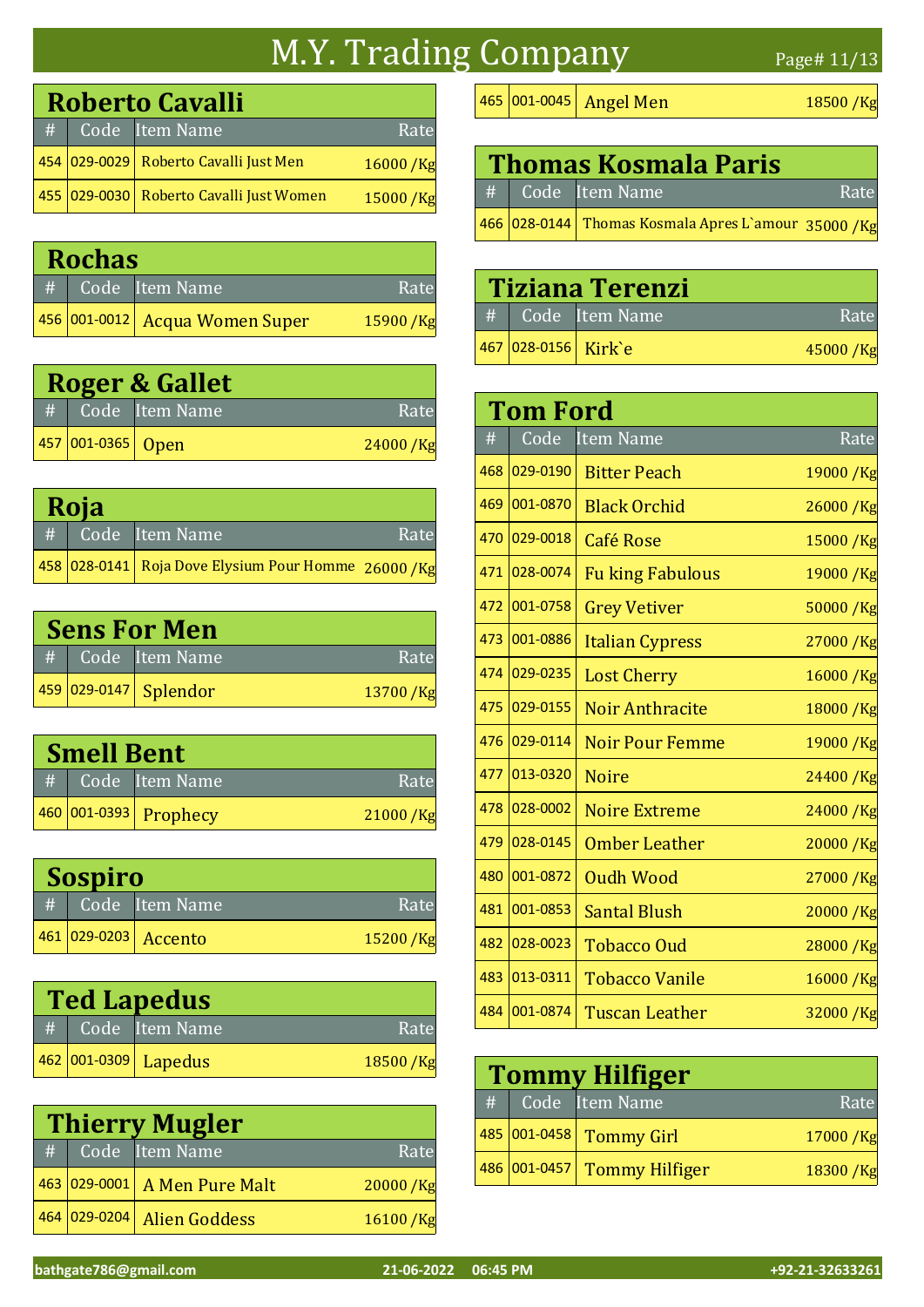### M.Y. Trading Company Page# 12/13

# Code Item Name Rate Versace 487 001-0088 Blue Jeans 16800 /Kg 488 028-0058 Dylan Blue 15500 /Kg 489 <mark>029-0122</mark> Eros Men 16000 /Kg 490 <mark>029-0123</mark> Eros Women 16000 /Kg 491  $\big|$ 013-0219 $\big|$  Versace Bright Crystal  $13900$  /Kg 492 001-0667 Versace Men 14100 /Kg 493 029-0191 Versace Oud Noir 16000 /Kg 494 001-0797 Yellow Daimond 17000 /Kg

| <b>Vertus Paris</b> |                            |           |  |
|---------------------|----------------------------|-----------|--|
|                     | # Code Item Name           | Rate      |  |
|                     | 495 028-0146 Sole Patcholi | 120000/Kg |  |

|     | <b>Victoria's Secret</b> |                                       |          |  |
|-----|--------------------------|---------------------------------------|----------|--|
| #   |                          | Code Item Name                        | Rate     |  |
|     | 496 029-0232             | Bombshell                             | 14600/Kg |  |
| 497 | 029-0207                 | <b>Bomshell Oud</b>                   | 15000/Kg |  |
|     |                          | 498 028-0070 Love By Victoria Sectret | 13500/Kg |  |

|   | <b>Viktor &amp; Rolf</b> |                                      |          |  |  |
|---|--------------------------|--------------------------------------|----------|--|--|
| # |                          | Code Item Name                       | Rate     |  |  |
|   |                          | 499 001-0793 Viktor & Rolf Spicebomb | 20000/Kg |  |  |

|     | <b>Xerjoff</b> |                             |              |  |  |
|-----|----------------|-----------------------------|--------------|--|--|
| #   | Code           | <b>Item Name</b>            | Rate         |  |  |
| 500 | 029-0170       | 40 Knots                    | 17500 /Kg    |  |  |
| 501 | 029-0166       | Alexandria 2                | 16100/Kg     |  |  |
| 502 | 029-0167       | Alexandria 3                | 16100 /Kg    |  |  |
| 503 | 029-0168       | Alexandria Orientale        | 16100 /Kg    |  |  |
| 504 | 013-0347       | Casamorati 1888 Lira Man    | 24000 /Kg    |  |  |
| 505 | 013-0346       | Casamorati 1888 Mefisto Man | $36000 /$ Kg |  |  |
| 506 | 028-0167       | <b>Naxos</b>                | 28000/Kg     |  |  |
| 507 | 028-0166       | Renaissance                 | 55000/Kg     |  |  |
| 508 | 029-0169       | Richwood                    | 16100/Kg     |  |  |

| $509 028-0157 $ Uden | $28000$ /Kg |
|----------------------|-------------|
| 510 029-0165 Xxy     | $17000$ /Kg |

| <b>Yves Saint Laurent</b> |          |                            |             |
|---------------------------|----------|----------------------------|-------------|
| #                         | Code     | Item Name                  | Rate        |
| 511                       | 028-0025 | <b>Black Opium</b>         | 15000 / Kg  |
| 512                       | 001-0296 | Korus                      | 20000/Kg    |
| 513                       | 029-0075 | <b>Kourus Silver</b>       | 14100/Kg    |
| 514                       | 028-0096 | L, nuit L Homme            | $23000$ /Kg |
| 515                       | 001-0795 | La Nuit De L, homme Frozen | 16000 /Kg   |
| 516                       | 001-0844 | Manifesto                  | 19000/Kg    |
| 517                       | 001-0366 | Opium                      | 20000/Kg    |
| 518                       | 029-0183 | <b>Tuxedo Ysl</b>          | 22000 / Kg  |
| 519                       | 028-0073 | Y By Ysl                   | 15000/Kg    |